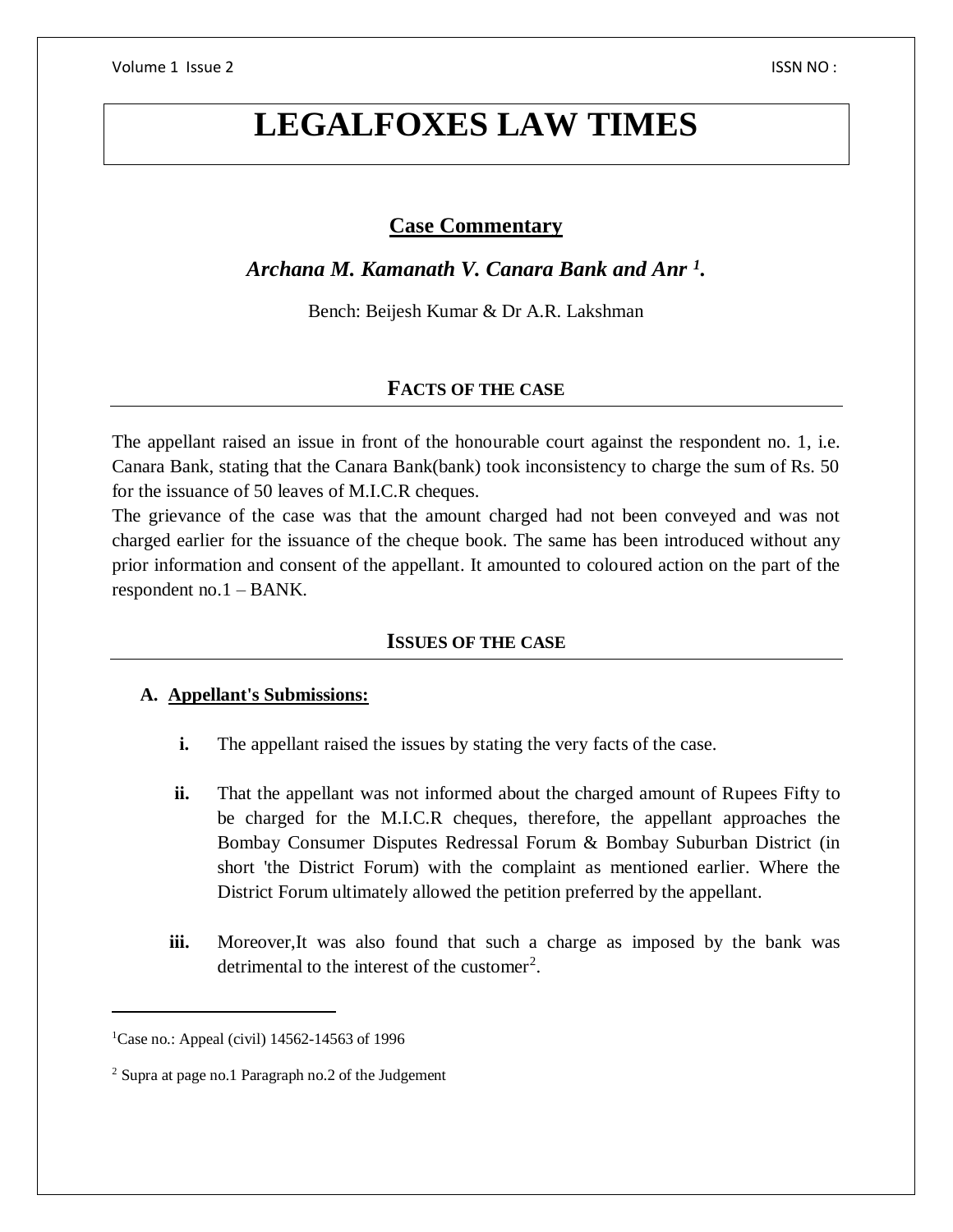# **B. Respondent's Submissions:**

# **i. The Bombay Consumer Disputes Redressal Forum & Bombay Suburban District**

The appellant approached the Bombay Consumer Disputes Redressal Forum & Bombay Suburban District (in short 'the District Forum) with the complaint described above. It was stated by the District Forum that the bank was not justified in recovering the charges for the supply of leaf of cheques as it could not be done unilaterally without the consent of the customer. It was always observed by The District Forum that there no data/information which is provided by the bank in this regards to the customer or the appellant. That may indicate the cost it incurs in obtaining such cheque books. It was also found that such a charge as imposed by the bank was detrimental to the interest of the customer. Ultimately, with such observations, a direction was issued by the District Forum to the bank to refund the amount of Rs. 50 or other similar amounts, if charged, from the customer for the supply of MICR cheques leaves.

# **ii. Maharashtra State Consumer Disputes Redressal Commission**

The bank in appeal has approached the Maharashtra State Consumer Disputes Redressal Commission (in short 'the State Commission'), Bombay after the approach of the appellant in the District Forum. By the State Commission, it was found that was a director of the Reserve Bank of India (in short 'the R.B.I.') to the Banks providing that the Banks would not be charging for clearing of the cheques<sup>3</sup>. It also has been repelled by the State Commission that the charge of Rs.50 was being recovered to meet on behalf of expenses in the printing of the cheques so that the customers may bot indiscriminately use the cheques as mentioned by the bank. The appeal in State Commission was dismissed, and the order given by the district Forum was upheld.

# **iii. The National Consumer Disputes Redressal Commission, New Delhi**

The bank, aggrieved by the order passed by the State Commission in appeal, approached the National Consumer Disputes Redressal Commission, New Delhi (in short 'the National Commission'). The National Commission held that the charges which the Banks chose to levy, for providing their services by the supply of MICR cheque, fell in the realm of pricing. It is on account of consideration for providing banking services. Hence it was not within the jurisdiction of the Forums to go into that question relating to the pricing of such services. With the above observations and findings, the National Commission allowed the revision and set aside the orders passed by the District Forum and the State Commission.

 $\overline{a}$ <sup>3</sup> Supra at page no.1 Paragraph no.3 of the Judgement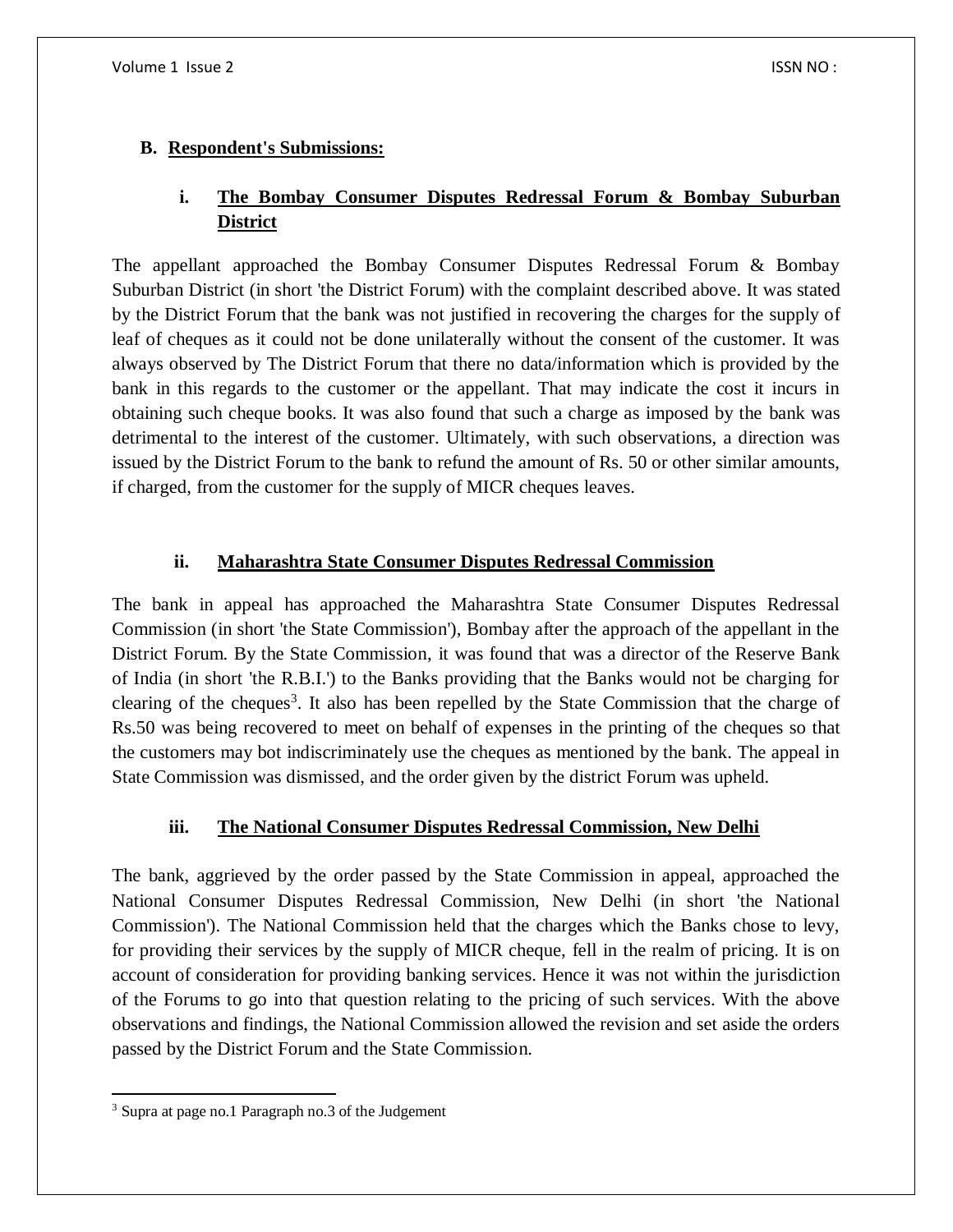#### **ANALYSIS OF ISSUES**

#### **Meaning of M.I.C.R:**

 $\overline{a}$ 

Magnetic ink character recognition (MICR) is the information that appears at the bottom of a check. This includes the bank's routing number, the customer's account number, and the check number. The magnetic ink character recognition line is printed using technology that allows specific computers to read and process the printed information. Using MICR, computers can rapidly internalize [routing numbers,](https://www.investopedia.com/terms/r/routing_transit_number.asp) account numbers, and other information from printed documents, including checks. MICR numbers, letters, and symbols are printed with magnetic ink or toner, usually in one of two primary MICR fonts. The magnetic ink allows the computer to read the characters even if they have been covered with signatures, cancellation marks or other marks<sup>4</sup>.

## **ANALYSIS OF THE JUDGEMENT**

- Much stress has been placed on the point that the charge has been unilateral, without consent and against the directives of the R.B.I. The honourable court is not impressed by the submission made on behalf of the appellant.
- The fact which cannot escape notice is that recently there has been a large scale change and improvement in the working and method and manner of functioning of various institutions, including Banks. Very many services, which were not available earlier, have been introduced with the aid of mechanical and technological devices. Introduction of computerization has its effect; one of which is the introduction of MICR cheques.
- There is no denying of the fact, from either side, that it facilitates the clearance of the cheques and avoids unduly long time-consuming process in cheque clearance, which are issued by the customers within the city or in any other part of the country.
- Therefore, to say that it was only for the facility of the bank itself that the MICR was introduced, would not be correct nor the argument that it could not be permissible for the bank to make up some amount of the cost incurred in introducing the new and modern infrastructure for improving its working. Such small charges necessitated due to general modernization of its functioning and services, the question of it being unilateral, does not arise nor the question of consent of each customer.

<sup>4</sup>M.I.C.R, available at [https://www.investopedia.com/terms/m/magnetic-ink-character-recognition-line-micr.aspl](https://www.investopedia.com/terms/m/magnetic-ink-character-recognition-line-micr.asp)ast accessed on 17/09/2019))